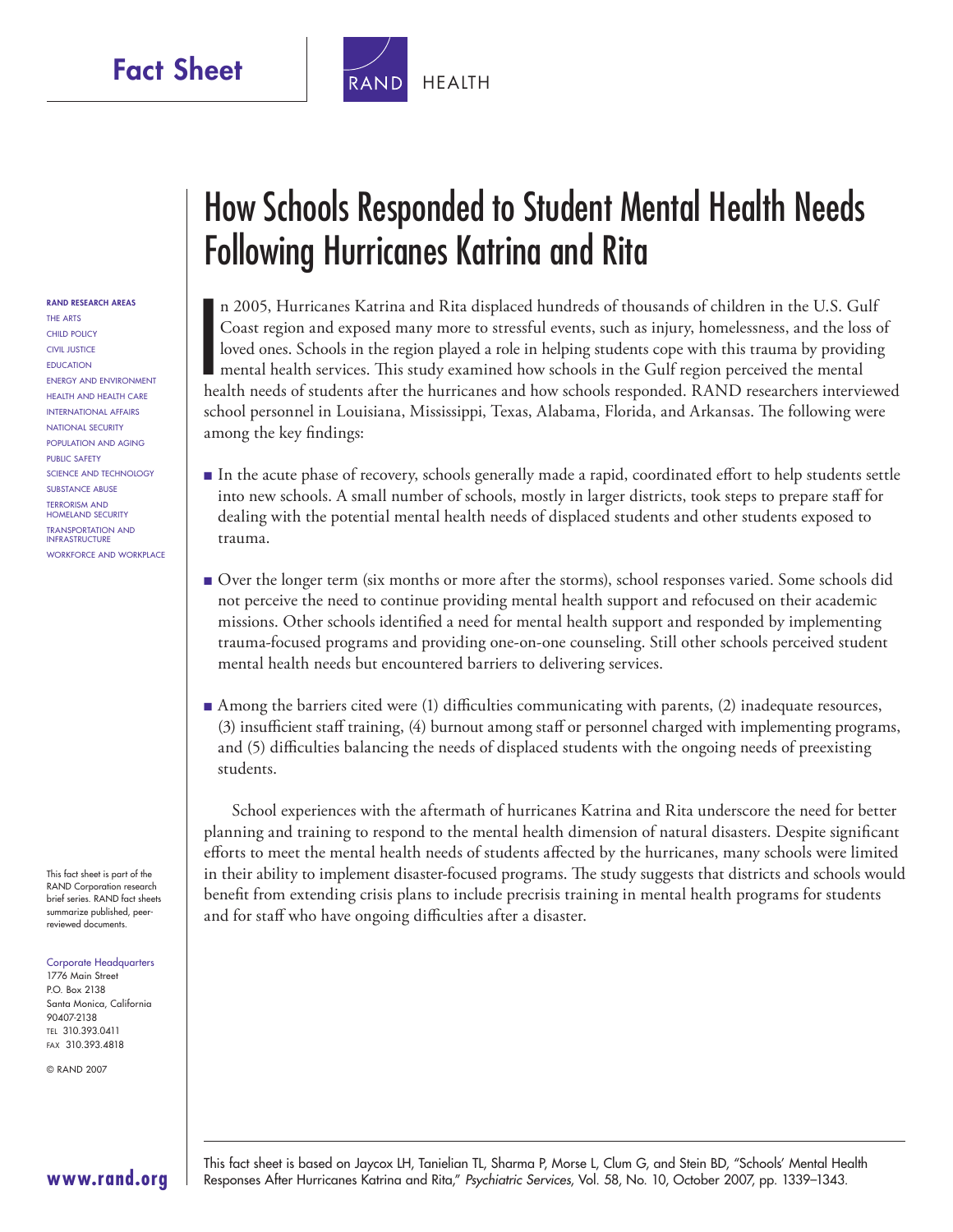The RAND Corporation is a nonprolit research organization providing objective analysis and ettective solutions that address the challenges tacing the public and private sec-<br>tors around the world. RAND's publications do no

**Office of Congressional Relations | 703-413-1100 x5320 | [ocr@rand.org](mailto:ocr@rand.org) | [www.rand.org/congress](http://www.rand.org/congress)**